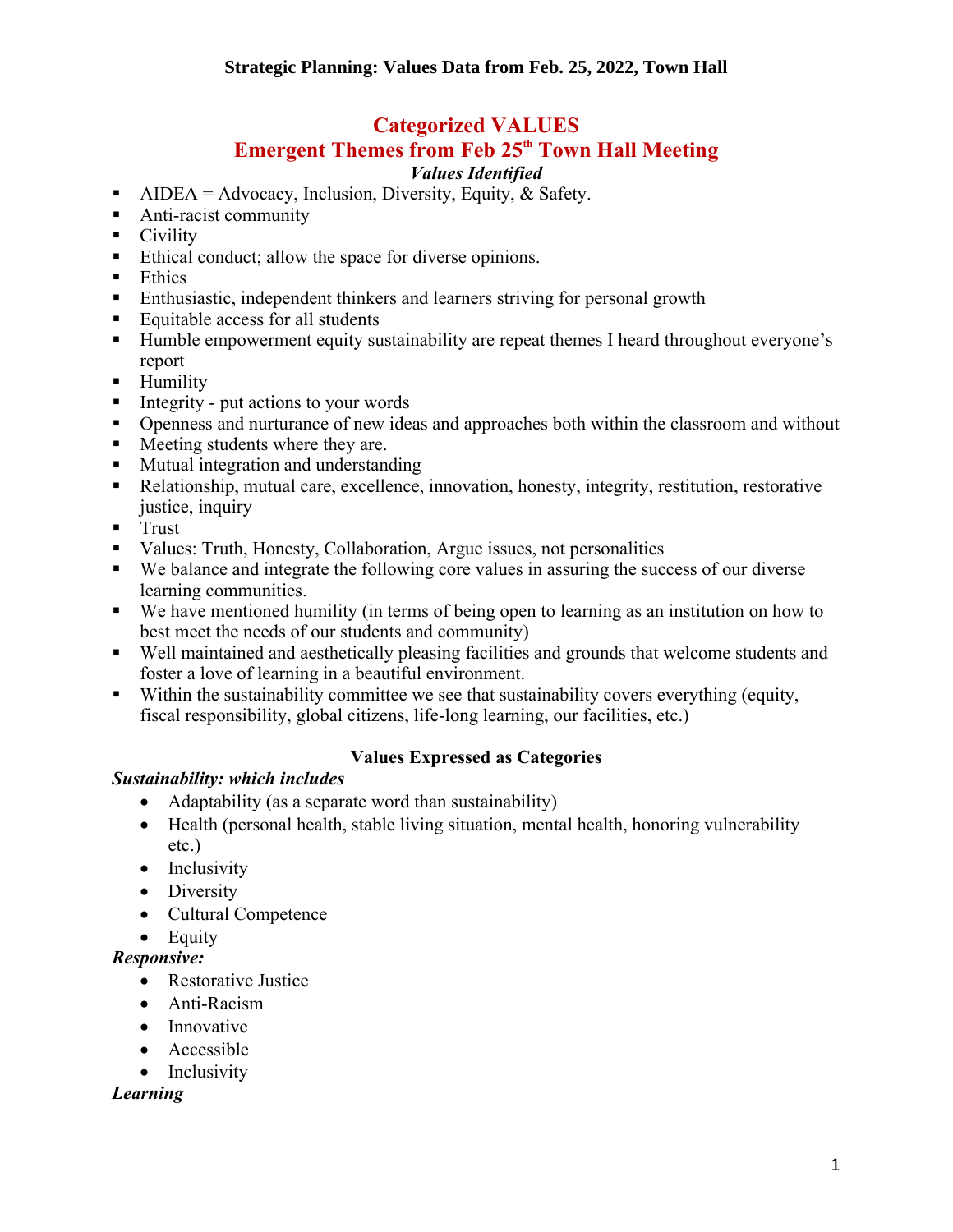- High-quality instruction
- Value lived expertise/experience (alternatively: honoring experiential wisdom)
- Inclusivity

#### *Current Values Highlighted as Most Important to Carry Over*

1. We value Learning that includes

- Excellent and innovative instruction and support services;
- A welcoming physical environment;

…

3. We value Sustainability that includes

- The teaching of sustainability principles and concepts;
- Research on sustainable development projects/ issues;
- Incorporating ecological values and practices in the District's operations;
- Support and promotion of sustainability efforts in our community;
- Fiscal solvency and stability.
- Social sustainability ("Holistic wellness" from below)

4. We value Diversity that supports

- Equal access for all students;
- Multi-ethnic global perspectives and cultural competencies;
- Employees who reflect the communities we serve:
- 5. We value Community that includes
	- Lifelong learning.
	- Providing intentional opportunities to collaborate and engage with the surrounding community;
	- Providing resources and support to foster a strong sense of community for all members of the community. (this is to empower students to develop their own identity)

… 7. We value Compassion that includes

- Civic engagement opportunities that contribute to real world problem solving;
- 8. We value Innovation that includes
	- Response to demographic, global, ENVIRONMENTAL (new), and technological changes.

## *We Provide*

- Engagement with the county. Engagement with the high schools.
- Honesty and integrity in an environment of collegiality and mutual respect.
- Learner-centered environment in both the classroom and the workplace.
- Values: We balance and integrate the following core values in assuring the success of our diverse learning communities.
- We are humble and learning alongside you, every day.
- We are an integral part of the community, not separate from it.

#### *We Need*

■ Add – our land acknowledgement statement